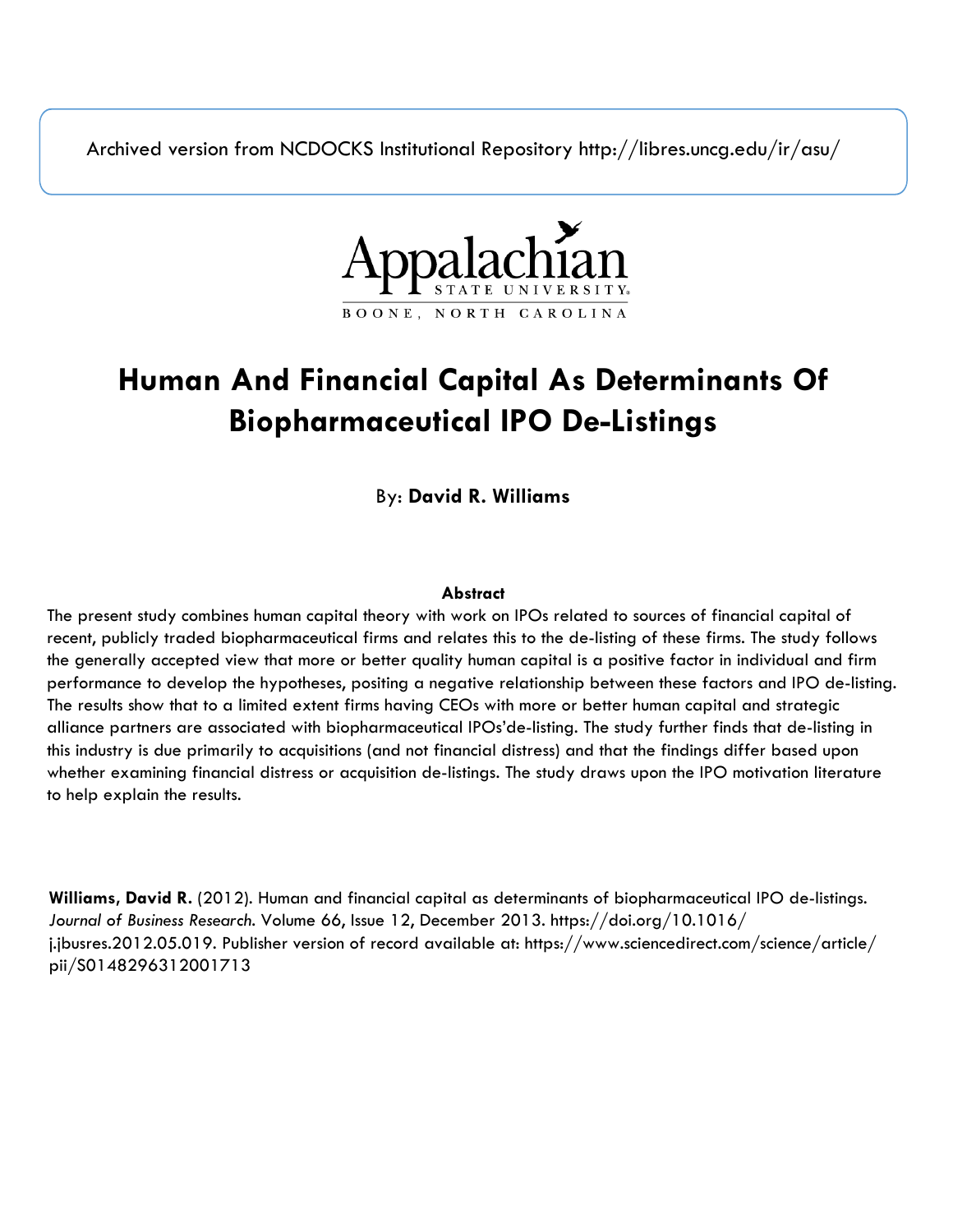Contents lists available at [ScienceDirect](http://www.sciencedirect.com/science/journal/01482963)

### Journal of Business Research



## Human and financial capital as determinants of biopharmaceutical IPO de-listings☆

### David R. Williams  $*$

Health Care Management Program, Department of Nutrition and Health Care Management, College of Health Sciences, Appalachian State University, Boone, NC 28608, United States

#### article info abstract

#### 1. Introduction

Article history:<br>
The present study combines human capital theory with work on IPOs related to sources of financial capital<br>
of recent publicly traded biopharmaceutical firms and relates this to the de-listing of these fir Received 8 March 2011 of recent, publicly traded biopharmaceutical firms and relates this to the de-listing of these firms. The decented 11 May 2012 Accepted 11 May 2012<br>Available online 1 June 2012<br>in individual and firm performance to develop the hypotheses, positing a negative relationship between Keywords:<br>
fhese factors and IPO de-listing. The results show that to a limited extent firms having CEOs with more<br>
Human capital and strategic alliance partners are associated with biopharmaceutical IPOs' de-Financial capital listing. The study further finds that de-listing in this industry is due primarily to acquisitions (and not fi-Initial public offerings **nancial community** indical distress) and that the findings differ based upon whether examining financial distress or acquisi-<br>Strategic alliances **Strategic alliances Strategic alliances** or acq tion de-listings. The study draws upon the IPO motivation literature to help explain the results.

© 2012 Elsevier Inc. All rights reserved.

The management and financing of nascent firms are two of the most fundamental issues in enterprise research. For biopharmaceutical firms, the financing issue increasingly has been addressed by way of an initial public offering (IPO). The IPO represents an "extraordinary, transitory event" in the lives of many firms [\(Mak &](#page-7-0) [Roush, 2000: 157\)](#page-7-0). Research on IPOs has focused primarily on their financial and operational performance both before and after the IPO [\(Kooli & Meknassi, 2007\)](#page-7-0). Few studies have analyzed the de-listing of IPOs after the offering ([Fischer & Pollock, 2004](#page-7-0)), with most examining financial and market conditions' effect on firm delisting (e.g. [Baker & Kennedy, 2002; Sanger & Peterson, 1990\)](#page-6-0).

Combining a human capital perspective with the IPO literature, the present study examines pre-IPO human and financial capitals' effect on firm de-listing after the IPO. Specifically, the study's interest is in knowing if chief executive officer (CEO) attributes and sources of capital are associated with recent biopharmaceutical IPOs' de-listing from the public markets. The study examines biopharmaceutical firms as they rely heavily on the talents of their managers ([Baum &](#page-6-0) [Silverman, 2004](#page-6-0)), are hyper-competitive [\(Oliver & Lieeskind, 1997](#page-7-0)), have considerable capital requirements [\(DiMasi & Grabowski, 2007;](#page-7-0) [Xu, 2009\)](#page-7-0), few financial resources of their own [\(McCutchen &](#page-7-0) [Swamidass, 1996\)](#page-7-0), long gestation periods for their marketable products [\(Williams & Pouder, 2010](#page-7-0)), and are strategically committed to one single industry [\(Liebeskind, Oliver, Zucker, & Brewer, 1996](#page-7-0)).

 $*$  Tel.: +1 828 262 7335.

E-mail address: [willimsdr@appstate.edu](mailto:willimsdr@appstate.edu).

The study chooses CEOs to examine as they are widely considered to occupy a position of unique and powerful influence on the firm [\(Daily & Johnson, 1997\)](#page-7-0).

Human capital theory (HCT) suggests that firms with individuals with more or superior quality human capital achieve higher performance in accomplishing pertinent tasks [\(Wincent, Anokhin, &](#page-7-0) [Örtqvist, 2010\)](#page-7-0), which in turn should lead to a positive outcome for the firm. The study accepts this central tenet of HCT. The study examines the outcome of the IPOs' de-listing or non-de-listing status after three years of going public, as this is an understudied area, and is well beyond the typical lock-up period for pre-IPO investors to divest their investment in the firm.

De-listings are a frequent event on all stock exchanges ([Fama &](#page-7-0) [French, 2004\)](#page-7-0). Firms de-list for two major reasons—financial distress and takeovers ([Baker & Kennedy, 2002](#page-6-0)). [Fama and French \(2004\)](#page-7-0) find de-listings between 1980 and 2001 to be primarily attributable to poor financial performance. Researchers (e.g. [Bach & Smith, 2007;](#page-6-0) [Welbourne & Andrews, 1996\)](#page-6-0) typically associate de-listing with firm non-survival. This is because a negative financial performance de-listing typically signals the firm's inevitable financial collapse [\(Peristiani, 2003\)](#page-7-0). The limited existing literature on IPO acquisitions suggests that targets of acquisitions are typically weak underperformers [\(Jain & Kini, 1999\)](#page-7-0), with few acquired IPOs spun-off and re-listed in their original form. This study takes an overall view of a firm's de-listing as a negative outcome (but does not go as far to call it non-survival or failure) as it represents the end of a firm's stock being publicly traded by itself.

The study examines general, industry-specific, and firm-specific human capital factors associated with the IPO's CEO and relate them to firm de-listing. It also integrates the IPO literature related to sources of capital and their effect on IPO de-listing. In addition, the study tests to see if there are differences related to the variables in

 $\mathring{\mathbb{X}}$  I wish to thank W. Jack Duncan for his helpful comments and suggestions.

<sup>0148-2963/\$</sup> – see front matter © 2012 Elsevier Inc. All rights reserved. doi[:10.1016/j.jbusres.2012.05.019](http://dx.doi.org/10.1016/j.jbusres.2012.05.019)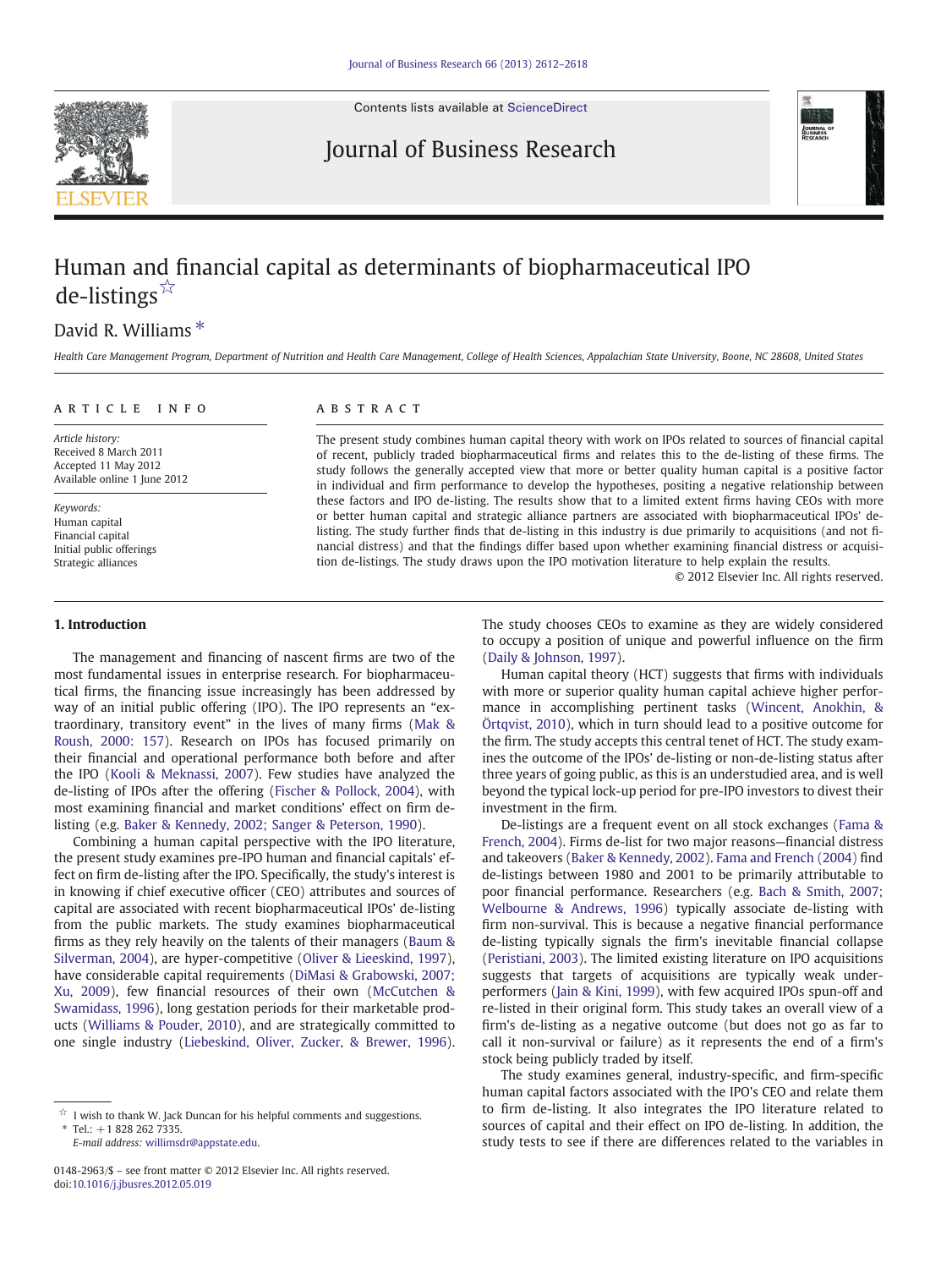<span id="page-2-0"></span>firms that do not de-list, and firms that de-list due to financial reasons or takeovers.

#### 2. Theoretical framework and research hypotheses

#### 2.1. Human capital theory

Inherent in the history of management scholarship is the view that top executives matter. Human capital theory (e.g. [Becker, 1964;](#page-6-0) [Hambrick & Mason, 1984; Schultz, 1961\)](#page-6-0), specifically, suggests that a firm's outcomes can be partially predicted by managerial characteristics. Human capital theory primarily has been linked with three schools of thought: the behavioral school of decision making, social capital theory, and the resource based view of the firm. [Hambrick](#page-7-0) [and Mason \(1984\)](#page-7-0) joined HCT with the behavioral school of decision making (e.g. [Cyert & March, 1963\)](#page-7-0). [Hambrick and Mason \(1984\)](#page-7-0) noted that managerial characteristics could act as indicators of the broad tendencies or behaviors that a manager brought to an administrative position. These behaviors are the product of the individual's experiences, training, and background also known as their cognitive base. HCT posits that increases in knowledge or skills enhance an individual's cognitive base or ability, typically leading to better outcomes for the firm [\(Davidsson & Honig, 2003\)](#page-7-0).

One particular aspect of an individual's knowledge or cognitive base that HCT scholars note relates to the supporting relationships between professionals and other economic actors, otherwise known as social or relational capital (e.g. [Fischer & Pollock, 2004; Pennings,](#page-7-0) [Lee, & Witteloostuijn, 1996\)](#page-7-0). Social capital can occur at both the individual or firm-specific level, but is mainly attributable to individual actors who provide critical resources [\(Davidsson & Honig, 2003\)](#page-7-0). Typically, social capital is associated positively with firm performance.

Scholars also tie HCT to the resource based view (RBV) of the firm (e.g. [Arthurs, Besenitz, Hoskisson, & Johnson, 2009; Dimov &](#page-6-0) [Shepherd, 2005\)](#page-6-0). This linkage maintains that the knowledge and capabilities of the CEO and other top team members act as resources that lead to competitive advantage as long as they are rare, valuable, inimitable, and non-substitutable ([Barney, 1991\)](#page-6-0). Furthermore, a CEO's experiences, characteristics, and knowledge may act as dynamic resources, leading to competitive advantage for the firm. This competitive advantage also may lead to the positive outcome of remaining publicly traded. Firms usually hire employees, including CEOs, based on their perceived human capital for this very reason, i.e. the CEO's human capital has transferable economic value for the firm ([Becker, 1962; Lepak & Snell, 2002\)](#page-6-0). Thus, the behavioral school of decision making, social capital theory, and RBV are used to reinforce and expand the central tenets of human capital theory—that is, people matter, and to a certain extent different people affect the firm and its performance differently based upon the level or characteristics of their cognitive bases.

Individuals can possess general, industry-specific, and firmspecific knowledge and skills [\(Becker, 1962](#page-6-0)). General human capital relates to an individual's education or life experiences that may enhance their overall decision-making ability [\(Cooper, Gimeno-](#page-7-0)[Gascon, & Woo, 1994\)](#page-7-0). Industry-specific human capital relates to the knowledge and capabilities that cannot be completely transferred to other industries. Whereas, firm-specific human capital represents a unique set of processes, procedures, and insights that have limited value outside of the originating firm ([Gimeno, Folta, Cooper,](#page-7-0) [& Woo, 1997](#page-7-0)).

#### 2.1.1. General human capital

[Becker \(1964\)](#page-6-0) notes that younger persons typically change jobs more frequently than older persons do. [Hambrick and Mason](#page-7-0) [\(1984\)](#page-7-0) propose that the age of managers was inversely related to their willingness to take risks, with younger managers being more inclined to take risk. [Hambrick and Mason \(1984\)](#page-7-0) base their proposal on previous research that argues that older executives were less risk-tolerant due to their: (1) ability to grasp new ideas or integrate these ideas into the firm, (2) greater commitment to the firm and the status quo, and (3) desire to seek financial security rather than pursue new disruptive strategies that might lead to firm failure. [Hambrick and Mason \(1984\)](#page-7-0) also associate younger managers with greater growth and variability in profits. [Wiersema and Bantel](#page-7-0) [\(1992\)](#page-7-0) found that firms in the process of strategic change are often managed by teams whose managers are younger.

The IPO process itself is a transformational change for the organization with new reporting and operational requirements ([Peristiani](#page-7-0) [& Hong, 2004](#page-7-0)). The pursuit of too much growth or change on the part of the firm, however, can lead to financial distress [\(Miller,](#page-7-0) [1977\)](#page-7-0). [Robbins-Roth \(2000\)](#page-7-0) notes that many of the private firms in the initial wave of biotechnology pursued too aggressive a growth strategy and suffered financial distress, with venture capital partners having to discipline them. In addition, younger managers may be more inclined to merger or acquisition than older CEOs believing that there may be additional opportunities in the established or acquiring firm. Younger CEOs also may believe that they have time once again to become a CEO elsewhere. Thus, the hypothesis:

Hypothesis 1a. In the biopharmaceutical industry, older IPO CEOs will be negatively associated with de-listing.

Education represents explicit knowledge that can be articulated, codified, and transferred between individuals and firms [\(Dimov &](#page-7-0) [Shepherd, 2005\)](#page-7-0). Higher levels of education of an individual can reflect greater cognitive knowledge and capability [\(Wiersema &](#page-7-0) [Bantel, 1992](#page-7-0)). Thus, higher levels of education typically are associated with higher task performance by HCT scholars. Education also can reflect commitment, motivation, and discipline (Cooper [et al., 1994](#page-7-0)), which are essential HCT qualities necessary to running a new venture.

The Master of Business Administration (MBA) degree is considered the main general professional degree for those wishing to manage firms. [Erikson \(2002: 283\)](#page-7-0) notes that most graduating MBAs have "inherent business potential," and that venture capitalists tend to invest in start-ups that have MBAs as part of their managerial talent. [Hambrick and Mason \(1984\)](#page-7-0) suggest that those with a MBA are not as risk-prone as self-made executives are, with an MBA's didactic training more geared toward moderating tendencies for big losses or mistakes.

Thus, the hypothesis:

Hypothesis 1b. In the biopharmaceutical industry, IPO CEOs with a MBA will be negatively associated with de-listing.

Prior business experience also can play a significant role in performance. Experience aids in the assimilation of new knowledge and new situations ([Davidsson & Honig, 2003\)](#page-7-0). Senior management experience, specifically, may act to cultivate skills for interacting with diverse stakeholders and supervising disparate functions [\(Cooper et al., 1994\)](#page-7-0). Few (if any) management jobs require greater breadth of experience than that of a CEO. Additionally, CEOs are the primary employees responsible for firm performance and the human capital that they bring from their prior CEO experience may lead to the firm's continued listing on a stock exchange. Thus, the hypothesis:

Hypothesis 1c. In the biopharmaceutical industry, IPO CEOs with previous CEO experience will be negatively associated with de-listing.

#### 2.1.2. Industry-specific human capital

[Cooper et al. \(1994\)](#page-7-0) note that industry-specific human capital can affect the performance of a firm by providing the tacit knowledge of the key success factors of an industry. Tacit knowledge relates to "know-how," which is often non-codified knowledge ([Davidsson &](#page-7-0)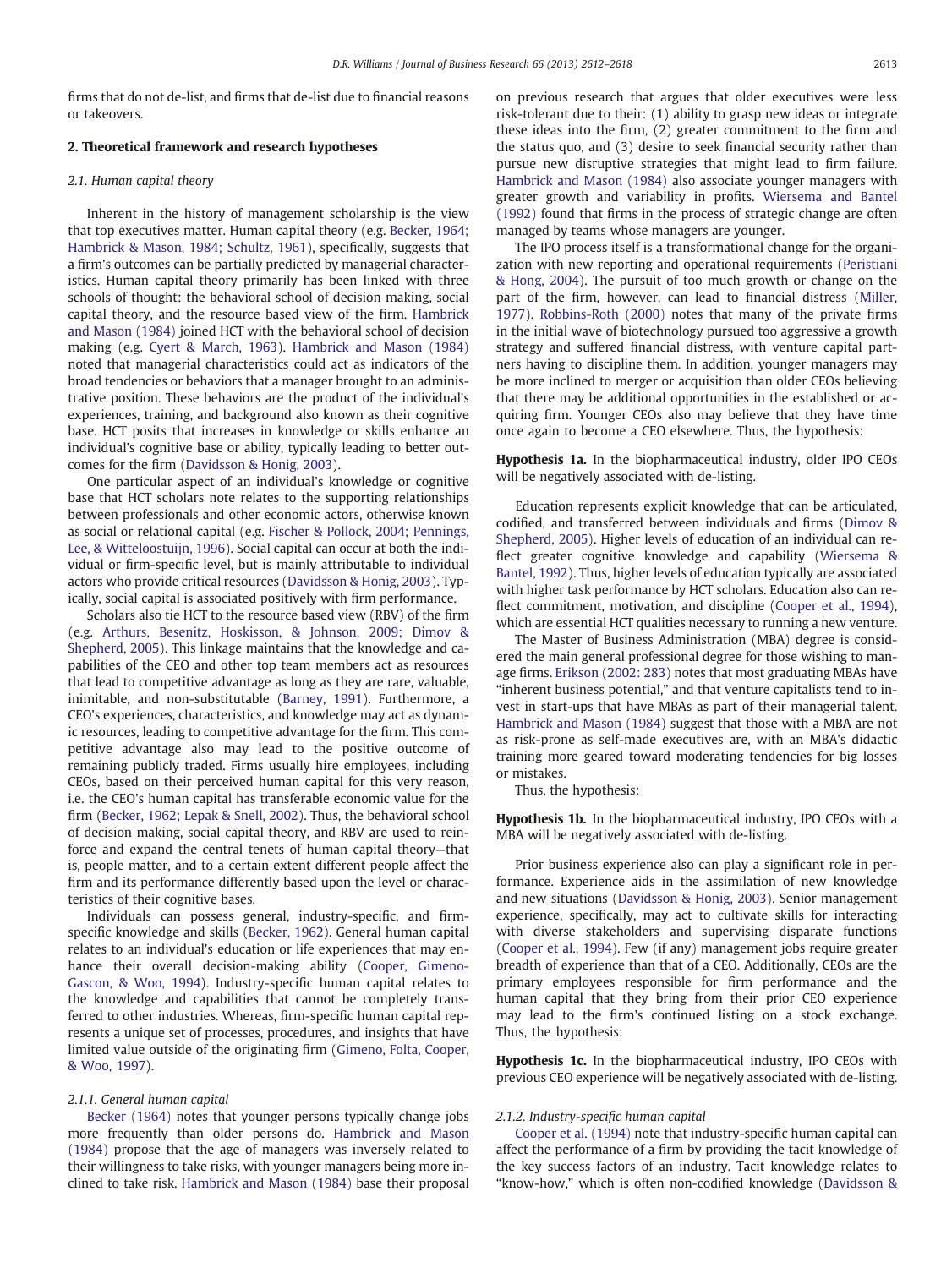<span id="page-3-0"></span>[Honig, 2003\)](#page-7-0) and includes knowledge of people, technologies, and other firms. One would expect that industry-specific tacit knowledge would be vital to the success of firms in this industry and at this stage of the firms' and industry's life cycles.

The biopharmaceutical industry is under-going rapid change as the traditional chemical based pharmaceutical technologies are being replaced by biotechnology [\(Zucker & Darby, 1997\)](#page-7-0). Biotechnology is relatively new and has very specialized technology and personnel. For example, [Zucker, Darby, and Brewer \(1998\)](#page-7-0) discover that the founding of new biopharmaceutical firms depends notably on the number of "star scientists." Several other studies find industry experience to be important for firm survival. [Bach and Smith](#page-6-0) [\(2007\)](#page-6-0) find CEOs of computer related industries with greater industry experience to be associated with IPO survival. [Cooper et al.](#page-7-0) [\(1994\)](#page-7-0) discover that new firms with management teams with little industry experience have higher failure rates. [Pennings et al. \(1996\)](#page-7-0) find Dutch accounting firms with founders with more industryspecific experience having lower mortality rates.

In addition to founders, most of the personnel working in this industry are highly trained professionals and require a different set of skills to manage them than, say, a manufacturing firm. Scholars (e.g. [Drucker, 1952; Quinn, Anderson, & Finkelstein, 1996\)](#page-7-0) studying the management of professionals suggest that professionals prefer being managed by individuals with backgrounds similar to their own, and that the success of the firm can be in some part attributable to being managed by such personnel. Thus, the hypotheses:

Hypothesis 2a. In the biopharmaceutical industry, IPO CEOs with greater biopharmaceutical experience will be negatively associated with de-listing.

Hypothesis 2b. In the biopharmaceutical industry, IPO CEOs with a doctoral degree in the sciences or medicine will be negatively associated with de-listing.

#### 2.1.3. Firm-specific human capital

As an individual's time with a firm grows, they typically develop more firm-specific human capital [\(Pennings et al., 1996](#page-7-0)). An implication of this is that employees whose human capital is firm-specific may become less mobile as they have a limited scope of applicability [\(Becker, 1964; Gimeno et al., 1997](#page-6-0)). [Hambrick and Mason \(1984\)](#page-7-0) propose that there is an inverse relationship between years of service by top managers and their making significant strategic choices about new environments. [Wiersema and Bantel \(1992\)](#page-7-0) find a relationship between length of tenure and commitment to the status quo.

Mobility may be an issue for some managers, this study also takes the position that length of tenure relates to commitment to the firm and can mean a belief in the firm's success. From this perspective, CEO length of tenure can also represent a CEO's belief in his own human capital and as [Becker \(1964: 9\)](#page-6-0) states "[m]any workers increase their productivity by learning new skills and perfecting old ones while on the job." Also, longer-tenured CEOs may display greater commitment to the status quo because they had a greater role in developing it than did shorter-tenured CEOs. The human capital trait of tenure also suggests certain knowledge about what works within the firm, and can signal the perseverance necessary to remain publicly traded. Thus, the hypothesis:

Hypothesis 3a. In the biopharmaceutical industry, IPO CEOs with longer tenures will be negatively associated with de-listing.

Many studies (e.g. [Arthurs et al., 2009; Cooper et al., 1994](#page-6-0)) note that new ventures often come from the insight of individuals working within an industry who identifies a new opportunity. The biotechnology industry is replete with such scientist-founder entrepreneurs. Founders not only have the greatest knowledge of the firm's operating history, but also know the pre-history of the firm. Initially, much of the human capital of the firm derives from the founder. As [Cooper et al. \(1994: 375\)](#page-7-0) observes about founder-entrepreneurs, "[h]e or she is most often solely responsible for the process that gives meaning to data, identifies the range of alternatives, determines actions, and carries these out." Because of this, founders of firms should have greater firm-specific human capital and both emotional and financial commitment in excess of a CEO who is hired after the firm's founding. [Fischer and Pollock \(2004\)](#page-7-0) note that founder-CEOs may have more ability than non-founder-CEOs have in reducing internal conflicts and battles during and after the IPO. Thus, the hypothesis:

Hypothesis 3b. In the biopharmaceutical industry, IPO CEOs who had been founders of the firm will be negatively associated with de-listing.

#### 2.2. Financial capital sources

[Cooper et al. \(1994: 375\)](#page-7-0) note, "the availability of financial capital can affect the performance of the venture by creating a buffer against random shocks and by allowing the pursuit of more capital-intense strategies, which are better protected from imitation." Biopharmaceutical firms are highly capital-intense firms and spend a greater percentage of their revenue on research and development (R&D) than any other industry [\(Danzon, Nicholson, & Pereira, 2005\)](#page-7-0). New biopharmaceutical firms, however, typically lack internally generated revenue and rely on outside sources of capital to fund their R&D efforts ([McCutchen & Swamidass, 1996](#page-7-0)). This study suggests that financial capital can be similar to human capital from the perspective that firms with access to greater or higher quality financial capital should achieve higher performance in accomplishing relevant tasks and lead to firm non-de-listing.

Biopharmaceutical firms typically receive funding from several sources [\(Williams & Pouder, 2010](#page-7-0)). These funding sources include founders, banks, angel investors, venture capitalists, other biopharmaceutical firms, and the public markets. Prominent among these sources of funding are venture capitalists and other biopharmaceutical firms.

Venture capitalists have well developed selection methods for choosing promising new firms for investment [\(Kollmann & Kuckertz,](#page-7-0) [2010\)](#page-7-0). Venture capitalists also offer management expertise ([Jain,](#page-7-0) [2001\)](#page-7-0) and help establish social ties with other stakeholders including other financiers. In this sense, venture capitalists may represent a form of human capital for the new firm and a higher quality of investor compared with inactive investors. Venture capitalists typically generate a high internal rate of return. This return typically is generated by way of an IPO or pre-IPO acquisition. Venture capitalists, however, also typically retain interest in the firm post IPO [\(Barry, Muscarella, Peavy, &](#page-6-0) [Vetsuypens, 1990](#page-6-0)). For these reasons, the presence of venture capital typically is portrayed as adding value to the firm (e.g. [Baum &](#page-6-0) [Silverman, 2004; Chen, 2009\)](#page-6-0). Thus, the hypothesis:

Hypothesis 4a. IPOs with venture capital investors will be negatively associated with de-listing.

Other biopharmaceutical firms invest in new biopharmaceutical firms as well. [Lerner and Merges \(1998\)](#page-7-0) find that pharmaceutical firms are the single largest provider of funds for new biopharmaceutical firms. These established firms invest in new firms either by acquiring their stock or by way of strategic alliances. Established pharmaceutical firms do this in order to gain access to the capabilities, knowledge, and patents of biotechnology firms [\(Danzon, Epstein, &](#page-7-0) [Nicholson, 2007\)](#page-7-0). [Nicholson, Danzon, and McCullough \(2005\)](#page-7-0) find that in 1998 biotechnology firms received from strategic alliances with pharmaceutical firms more than three times the amount they collected in the private and public equity markets combined.

The presence of other biopharmaceutical firms in the form of owners or strategic alliance partners could represent either a threat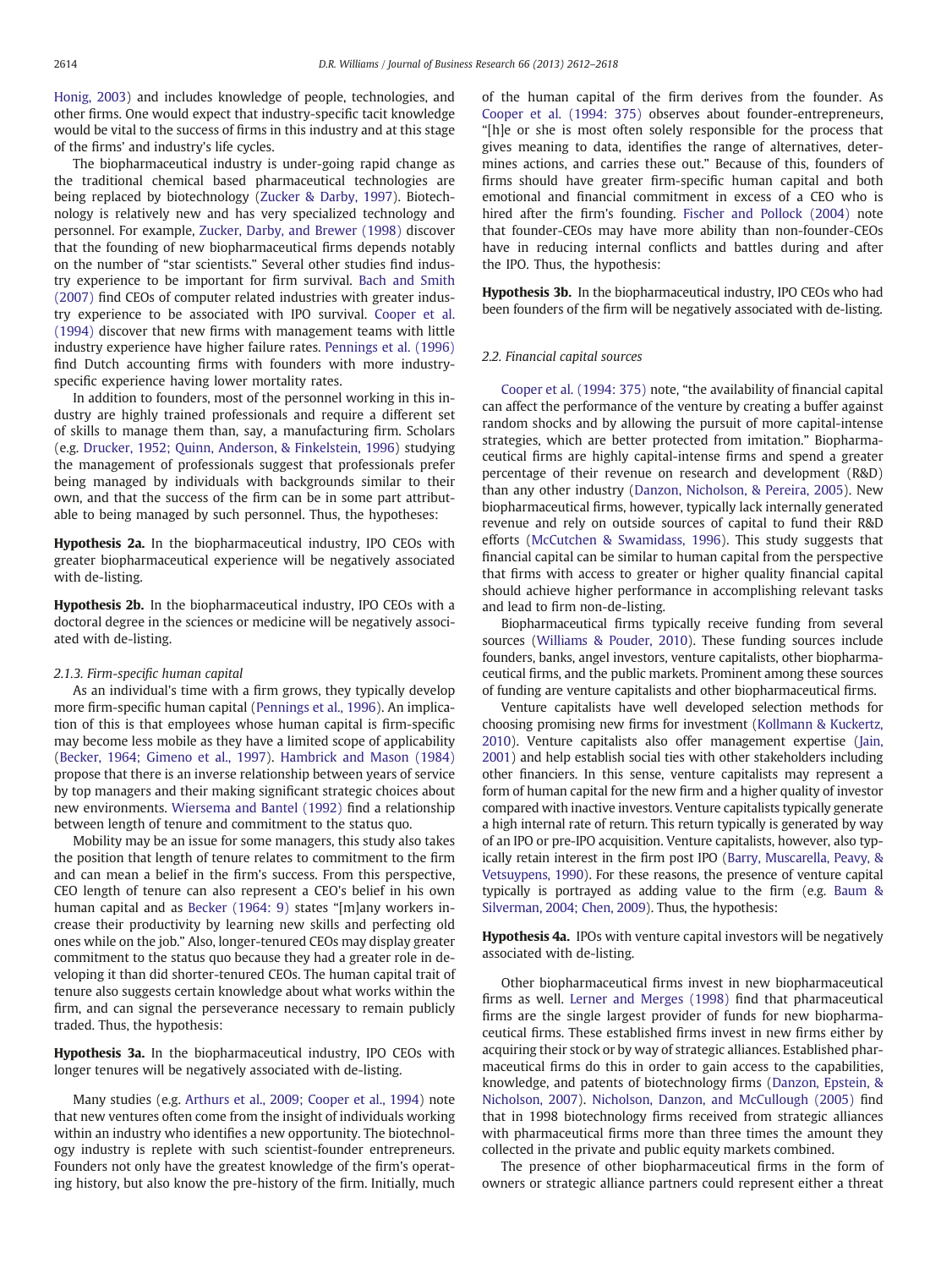<span id="page-4-0"></span>or opportunity for the new firm. On the one hand, biopharmaceutical firm investors are the entities most likely to acquire another biopharmaceutical firm. For example, biotechnology firms are increasingly opting to be acquired rather than pursue an IPO ([Hamilton,](#page-7-0) [2006\)](#page-7-0). Alternatively, biopharmaceutical firms provide needed capital in excess of venture capitalists or others' funds. Biopharmaceutical firms also provide additional industry-specific human capital in the form of knowledge about managing in this complex environment and progressing through the arduous regulatory process. Like venture capital, funds from other biopharmaceutical firms may represent the dimension of quality funds (i.e., active investment). It also seems unlikely, and expensive, for an owner to dilute their ownership interest in a firm in one year (i.e., by way of an IPO) and then turn around and buy back that interest and others' interest a few short years later. Thus, the hypotheses:

Hypothesis 4b. IPOs with biopharmaceutical firm strategic alliance partners will be negatively associated with de-listing.

Hypothesis 4c. IPOs with other biopharmaceutical firm investors will be negatively associated with de-listing.

### 3. Research design and measures

#### 3.1. Sample

The sample includes biopharmaceutical drug firms with standard industrial classification (SIC) codes 2834 (Pharmaceutical Preparations) and 2836 (Biological Products). The sample represents biopharmaceutical firms that went public for the first time between January 1, 1996 and December 31, 2007. One hundred fifty seven (157) biopharmaceutical firms went public during this period of which the study uses 153 firms. The author checked each firm's Security & Exchange Commission's (SEC) filings, yahoo.finance.com, and the appropriate stock exchanges' (e.g. NASDAQ) websites to verify the date the firm's stock traded for the first time and its status of trading or de-listing. The study follows the firm's status through December 31, 2010, with 1996 being the first year that these data are available via the SEC's website.

#### 3.2. Measures

Data come from the firm's filing with the SEC. The dependent variable indicates if the firm de-lists or ends trading in a major stock market exchange within three years of its initial public offering or not. The study controls for the firm's total assets and number of U.S. patents under the control of the firm. The independent variables acting as proxies for human capital include: CEO who is a founder, CEO's age, CEO's tenure, number of years the CEO has

| . |  |
|---|--|
|---|--|

| Descriptive statistics and correlations. |  |  |  |  |
|------------------------------------------|--|--|--|--|
|------------------------------------------|--|--|--|--|

Table 2

Human capital related to de-listing or non-delisting.

|                   | Coefficient estimate | S.E. | Wald | Sig. | Exp(B) |
|-------------------|----------------------|------|------|------|--------|
| Assets            | .14                  | .20  | .48  | .49  | 1.15   |
| Patents           | $-.34$               | .29  | 1.44 | .23  | .71    |
| CEO age           | .11                  | .05  | 6.02 | .01  | 1.12   |
| <b>MBA</b>        | $-.64$               | .65  | .97  | .33  | .53    |
| Previous CEO      | 1.50                 | .73  | 4.28 | .04  | 4.50   |
| Bio experience    | $-1.06$              | .49  | 4.65 | .03  | .35    |
| Ph.D./M.D.        | .04                  | .56  | .01  | .94  | 1.04   |
| CEO tenure        | .17                  | .09  | 3.28 | .07  | 1.18   |
| Founder           | 1.45                 | .54  | 7.24 | .01  | 4.28   |
| Venture capital   | $-.69$               | .60  | 1.34 | .25  | .50    |
| Alliance partner  | 1.06                 | .52  | 4.24 | .04  | 2.90   |
| Biopharmaceutical | $-.76$               | .45  | 2.89 | .09  | .47    |

N = 153; Nagelkerke  $R^2$  = .23.

worked in the biopharmaceutical sector (non-academic), CEO's previous experience as a CEO at another firm, and two variables for CEO's education—MBA and doctoral degree in a scientific field (Ph.D. or M.D.). The independent variables for financial capital include venture capital ownership interest, biopharmaceutical ownership interest, and strategic alliance participation. The study determines venture capital investment by cross-matching principal stockholding firms and individuals with [Pratt's Guide to Venture Capital Sources \(1996](#page-7-0)–2004 [eds.\).](#page-7-0) The study uses a logistic regression analysis.

#### 4. Results

Table 1 presents the descriptive statistics and correlations between variables in the models. Thirty eight of the 153 firms (or 24.8%) de-list within three years of their IPO.

Table 2 presents the logistic regression analysis results. The results indicate a good fit of the model to the data (Model  $\chi^2$  = 25.95  $(p, = .01); -2$  Log likelihood = 145.57; Cox & Snell  $R^2 = .16;$  $R^2$ <sub>L</sub> = .15; and Nagelkerke R<sup>2</sup> = .23). The prediction table also appears to indicate good accuracy of prediction (77.1% correctly predicted).

Table 2 shows that the human capital variables of CEO age, CEO with previous CEO experience, number of years of biopharmaceutical experience by the CEO, and CEO as founder have a statistically significant correlation with firm de-listing. The direction of the relationship between de-listing and number of years of previous biopharmaceutical experience is as predicted. This supports the hypothesis (e.g. [Hypothesis 2a\)](#page-3-0) related to firms with CEOs with greater biopharmaceutical experience being less likely to de-list. The odds ratio shows that every one year increase in biopharmaceutical experience decreases the likelihood of de-listing by 65%. Although several other of the human capital variables are

|                         | Mean  | S.D. | (1)                      | (2)    | (3)    | (4)      | (5)      | (6)    | (7)    | (8)    | (9)      | (10)   | (11)   | (12)   | (13) |
|-------------------------|-------|------|--------------------------|--------|--------|----------|----------|--------|--------|--------|----------|--------|--------|--------|------|
| $(1)$ 3-Year delisting  | .25   | .43  | $\overline{\phantom{a}}$ |        |        |          |          |        |        |        |          |        |        |        |      |
| $(2)$ Assets $(\ln)$    | 16.85 | 1.19 | .05                      |        |        |          |          |        |        |        |          |        |        |        |      |
| $(3)$ Patents $(ln)$    | 2.48  | .76  | $-.04$                   | .15    |        |          |          |        |        |        |          |        |        |        |      |
| $(4)$ CEO age           | 49.14 | 5.94 | .09                      | $-.09$ | .04    |          |          |        |        |        |          |        |        |        |      |
| $(5)$ MBA               | .26   | .44  | .07                      | $-.08$ | .02    | $-.14$   |          |        |        |        |          |        |        |        |      |
| (6) Previous CEO        | .17   | .38  | $-.14$                   | $-.15$ | $-.05$ | .09      | $.17*$   |        |        |        |          |        |        |        |      |
| $(7)$ Ph.D./M.D.        | .58   | .50  | $-.06$                   | $-.08$ | .12    | .03      | $-.60**$ | $-.14$ |        |        |          |        |        |        |      |
| (8) Bio experience (ln) | 2.52  | .55  | $-.06$                   | .06    | .07    | $.56***$ | $-.05$   | .03    | $-.11$ |        |          |        |        |        |      |
| (9) Founder             | .42   | .50  | $-.19*$                  | .00    | $-.06$ | $-.07$   | $-.27**$ | $-.07$ | $.18*$ | $-.14$ |          |        |        |        |      |
| (10) CEO tenure         | 3.95  | 2.68 | .01                      | .13    | .11    | .08      | $-.24*$  | $-.12$ | .11    | .13    | $.36***$ |        |        |        |      |
| (11) Venture capital    | .79   | .41  | .11                      | .14    | .08    | $-.04$   | .12      | $-.11$ | $-.08$ | .03    | $-.18*$  | $-.10$ |        |        |      |
| (12) Biopharmaceutical  | .41   | .49  | .10                      | .10    | $.18*$ | .02      | $-.08$   | $-.03$ | .07    | $-.04$ | $-.07$   | $-.08$ | $-.13$ |        |      |
| (13) Alliance partner   | .73   | .45  | $-.05$                   | .08    | $.18*$ | .10      | .03      | $-.15$ | .03    | .11    | $-.18$   | .07    | .12    | $.19*$ |      |

N= 153. \*significant at the .05 level; \*\*significant at the .01 level.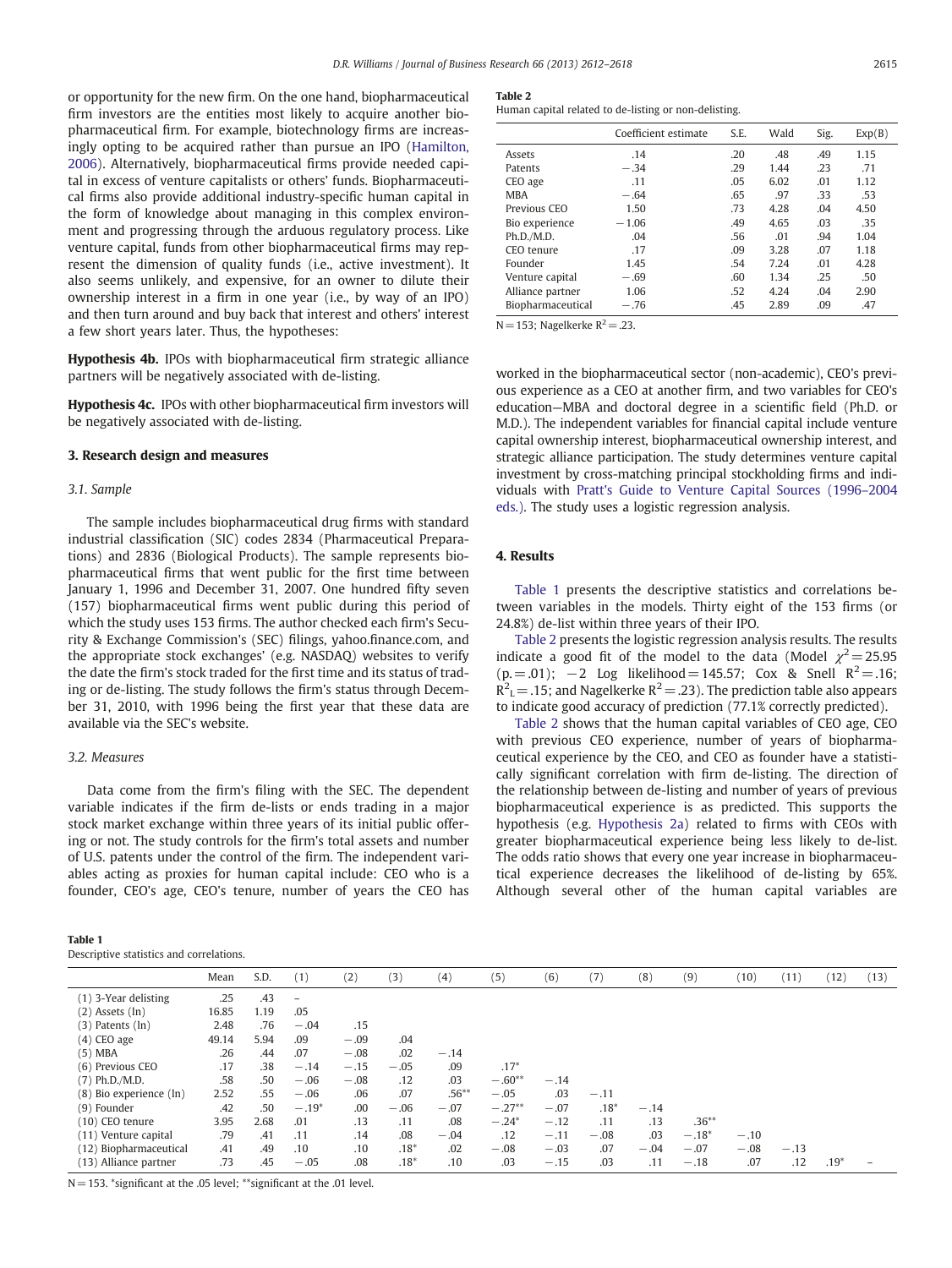<span id="page-5-0"></span>Table 3 Human capital over time.

|                   | Coefficient estimate | S.E. | Wald  | Sig. | Exp(B) |
|-------------------|----------------------|------|-------|------|--------|
| Assets            | .15                  | .13  | 1.24  | .27  | 1.16   |
| Patents           | .27                  | .29  | .87   | .35  | 1.31   |
| CEO age           | .09                  | .04  | 6.57  | .01  | 1.09   |
| <b>MBA</b>        | $-.67$               | .49  | 1.84  | .18  | .51    |
| Previous CEO      | .62                  | .46  | 1.80  | .18  | 1.85   |
| Bio experience    | $-.90$               | .45  | 4.08  | .04  | .41    |
| Ph.D./M.D.        | $-.48$               | .41  | 1.39  | .24  | .62    |
| CEO tenure        | .07                  | .06  | 1.22  | .27  | 1.07   |
| Founder           | 1.06                 | .43  | 6.09  | .01  | 2.89   |
| Venture capital   | .18                  | .40  | .19   | .66  | 1.19   |
| Alliance partner  | 1.59                 | .49  | 10.49 | .00  | 4.92   |
| Biopharmaceutical | .09                  | .35  | .06   | .80  | 1.09   |
|                   |                      |      |       |      |        |

 $N = 153.$ 

statistically significant, the direction of three of these variables (e.g. CEO age, previous CEO, and CEO as founder) is not as hypothesized; and thus, is contrary to the hypotheses (e.g. [Hypothesis 1a;](#page-2-0) [Hypothesis 1c; Hypothesis 3b](#page-2-0)). Interestingly, a one unit increase in either being a previous CEO or founder increases the odds of de-listing by a factor of 4.50 and 4.28, respectively. The other human capital variables are not statistically significant, and thus do not support the hypotheses (e.g. [Hypothesis 1b; Hypothesis 2b; Hypothesis 3a](#page-2-0)).

Of the financial capital sources variables, only the variable of having an alliance partner is statistically significant. The direction of the variable, however, is contrary to the hypothesis (e.g. [Hypothesis](#page-4-0) [4b\)](#page-4-0) and increases the odds of being de-listed by a factor of 2.90.

Given the results from the logistic regression model related to de-listing, it is useful to study the influence of the variables over time and know the reason for the de-listing. A survivor analysis using the Cox regression model helps in this manner. In this phase of the study, the study relaxes the previous requirement of surviving three years or less and examines all 153 IPOs over time, noting if they remain listed or when they terminated their trading. Fifty of the 153 firms (32.7%) de-list at some time over the study period.

Table 3 presents the results from the Cox regression model. Four indicators are statistically significant—CEO's age, CEO biopharmaceutical experience, founder, and having an alliance partner. Similar to the logistic regression results, only CEOs with more biopharmaceutical experience supports one of the hypotheses ([Hypothesis 2a](#page-3-0)). Thus, the results from the Cox regression model, in general, point to the same conclusions as the logistic regression model.

Additionally, of the 38 firms that de-list within 3 years, 63.2% (24 firms) de-list due to takeovers, with the remaining 36.8% (14 firms) de-listing due to financial reasons. The cause of de-listing is determined by visiting the SEC website and tracking down the appropriate form or information for both the acquired firm and the acquiring firm. The finding related to cause of de-listing is opposite the findings of much of the research on de-listings. Due to this, it is useful to see if there are differences between firms surviving and those that de-list due to takeovers or financial distress. The study uses a multinomial logistic regression to assist in this analysis. Table 4 presents the results.

The results indicate a good fit of the model to the data (Model  $\chi^2$  = 36.97 (p. = .04); -2 Log likelihood = 184.57; Cox & Snell  $R^2 = .22$ ;  $R^2 = .17$ ; and Nagelkerke  $R^2 = .28$ ). The first panel (e.g. Log ( $P_{NDL/TO}$ )) shows that the only variable with a statistically significant relationship between non-de-listing and takeovers is CEOs who are also founders. In other words, IPOs with CEOs as founders are more likely than IPOs without CEO founders to be taken over or acquired compared with firms that did not de-list. The odds ratio shows that a firm with a founder is more likely to be acquired by a factor of over 7.

The second panel (e.g. Log ( $P_{NDL/FD}$ )) shows three variables with statistically significant results: CEOs with biopharmaceutical experience, CEO tenure, and biopharmaceutical investors. There is a negative relationship for both CEO biopharmaceutical experience and biopharmaceutical investors. This means that IPOs with CEOs with greater biopharmaceutical experience are less likely than IPOs with CEOs with less biopharmaceutical experience to de-list due to financial distress compared with firms that did not de-list. Similarly, IPOs with biopharmaceutical investors are less likely than IPOs without biopharmaceutical experience to de-list due to financial distress compared with firms that did not de-list. The reverse is true for IPOs with CEOs with greater tenure, as IPOs with CEOs with greater tenure are more likely than IPOs with CEOs with less tenure to delist for financial reasons than IPOs that do not de-list.

The third panel (e.g. Log  $(P_{TO/FD})$ ) shows that the variable of CEOs with greater biopharmaceutical experience to be statistically significant and this relationship is negative. This means that IPOs with CEOs with greater biopharmaceutical experience are less likely than IPOs with CEOs with less biopharmaceutical experience to delist due to financial distress compared with firms that de-listed due to takeover.

#### 5. Discussion

#### 5.1. Discussion of findings

Human capital theory generally posits that more or better quality human capital leads to greater performance, which the study argues should lead to firm non-de-listing. The study's results did not affirm

Table 4

Human capital related to non-delisting, takeovers, and financial distress.

| Independent       |                   | Dependent variables |         |        |                   |      |                 |        |                  |      |                 |        |
|-------------------|-------------------|---------------------|---------|--------|-------------------|------|-----------------|--------|------------------|------|-----------------|--------|
| variables         | $Log(P_{NDL/TO})$ |                     |         |        | $Log(P_{NDL/FD})$ |      |                 |        | $Log(P_{TO/FD})$ |      |                 |        |
|                   | B                 | Wald                | p-value | Exp(B) | B                 | Wald | <i>p</i> -value | Exp(B) | B                | Wald | <i>p</i> -value | Exp(B) |
| Assets            | .10               | .16                 | .69     | 1.11   | $-.14$            | .22  | .64             | .87    | $-.24$           | .46  | .50             | .79    |
| Patents           | $-.38$            | 1.26                | .26     | .68    | $-.18$            | .19  | .67             | .83    | .20              | .16  | .69             | 1.22   |
| CEO age           | .04               | .66                 | .42     | 1.04   | .13               | 3.49 | .06             | 1.14   | .09              | 1.24 | .27             | 1.10   |
| <b>MBA</b>        | .06               | .01                 | .94     | 1.06   | $-1.54$           | 2.57 | .11             | .22    | $-1.60$          | 2.10 | .15             | .20    |
| Previous CEO      | 1.30              | 2.42                | .12     | 3.67   | 1.71              | 2.01 | .16             | 5.52   | .41              | .08  | .77             | 1.50   |
| Bio experience    | $-.21$            | .13                 | .72     | .81    | $-1.97$           | 6.75 | .01             | .14    | $-1.75$          | 4.19 | .04             | .17    |
| Ph.D./M.D.        | .05               | .01                 | .94     | 1.05   | .09               | .01  | .92             | 1.10   | .04              | .00  | .97             | 1.05   |
| CEO tenure        | .11               | .94                 | .33     | 1.12   | .27               | 3.90 | .05             | 1.31   | .16              | .86  | .35             | 1.17   |
| Founder           | 1.9               | 8.45                | .00     | 7.28   | .93               | 1.25 | .26             | 2.54   | $-1.05$          | 1.10 | .30             | .35    |
| Venture capital   | $-.75$            | .10                 | .32     | .47    | $-.66$            | .48  | .49             | .52    | .09              | .01  | .94             | 1.09   |
| Alliance partner  | 1.03              | 3.02                | .08     | 2.80   | .55               | .45  | .50             | 1.74   | $-.48$           | .27  | .60             | .62    |
| Biopharmaceutical | $-.58$            | 1.22                | .27     | .56    | $-1.40$           | 3.10 | .05             | .25    | $-.82$           | 1.05 | .31             | .44    |

 $N = 153$ ; Nagelkerke  $R^2 = .28$ ; NDL = Non-De-listing; TO = Takeover De-listing; FD = Financial Distress De-listing.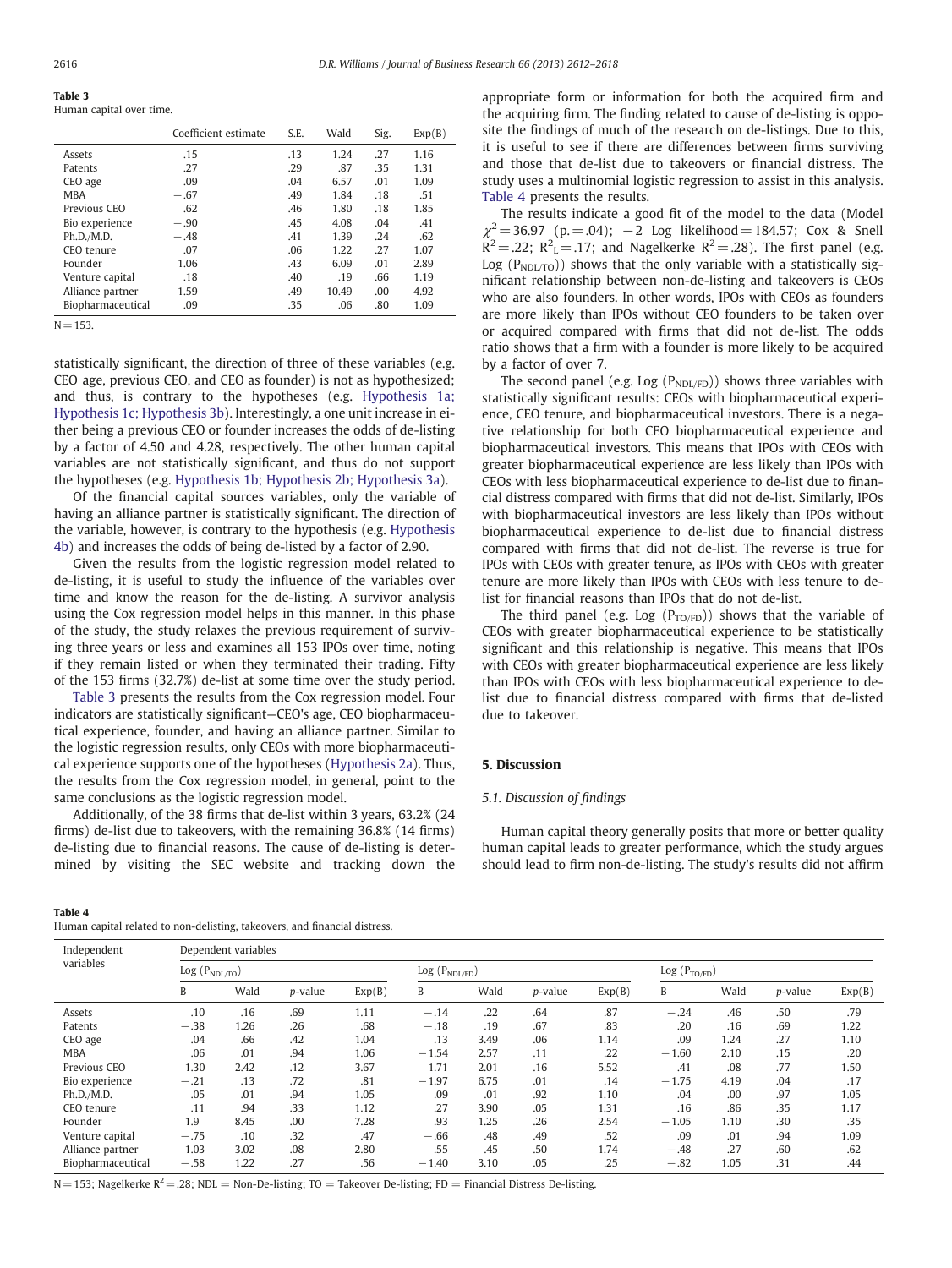<span id="page-6-0"></span>

| Table 5                    |  |
|----------------------------|--|
| Comparativo roculta of the |  |

Comparative results of the three analyses.

|                                   | 3 year delisting<br>(Table 2) | Any year delisting<br>(Table 3) | Non-de-list/takeover<br>(Table 4) | Non-de-list/financial<br>distress (Table 4) | Takeover/financial<br>distress (Table 4) |
|-----------------------------------|-------------------------------|---------------------------------|-----------------------------------|---------------------------------------------|------------------------------------------|
| CEO age (Hypothesis 1a)           | –                             | -                               | n.s.                              | n.s.                                        | n.s.                                     |
| MBA (Hypothesis 1b)               | n.s.                          | n.s.                            | n.s.                              | n.s.                                        | n.s.                                     |
| Previous CEO (Hypothesis 1c)      |                               | n.s.                            | n.s.                              | n.s.                                        | n.s.                                     |
| Bio experience (Hypothesis 2a)    |                               | $^+$                            | n.s.                              | +                                           | $^{+}$                                   |
| Ph.D./M.D. (Hypothesis 2b)        | n.s.                          | n.s.                            | n.s.                              | n.s.                                        | n.s.                                     |
| CEO tenure (Hypothesis 3a)        | n.s.                          | n.s.                            | n.s.                              |                                             | n.s.                                     |
| Founder (Hypothesis 3b)           | -                             | -                               |                                   | n.s.                                        | n.s.                                     |
| Venture capital (Hypothesis 4a)   | n.s.                          | n.s.                            | n.s.                              | n.s.                                        | n.s.                                     |
| Alliance partner (Hypothesis 4b)  | -                             | -                               | n.s.                              | n.s.                                        | n.s.                                     |
| Biopharmaceutical (Hypothesis 4c) | n.s.                          | n.s.                            | n.s.                              | +                                           | n.s.                                     |

+ means statistically significant as hypothesized; – means statistically significant but not as hypothesized; n.s. means not statistically significant.

this and differs from much of the IPO literature. Table 5 summarizes our findings for all analyses.

Following much of the IPO literature, the study takes the view that financial distress or takeover represents the same outcome de-listing. The study finds somewhat different results when it examines these causes individually. To help with the interpretation of these results, the study combines the literature on motivations for firms (and hence CEOs) for undertaking an IPO with the human capital literature and examines the results from all three statistical methods simultaneously.

Much of the finance literature on IPOs takes the view that the IPO is part of the natural progression in the firm's life cycle [\(Zingales, 1995](#page-7-0)). However, as [Pagano, Panetta, and Zingales \(1998:](#page-7-0) [28\)](#page-7-0) note "going public is not a stage that all companies reach, but is a choice." Some of the non-mutually exclusive reasons [\(Jain &](#page-7-0) [Kini, 1999](#page-7-0)) for going public include raising capital for diversification, increasing shareholder liquidity, exploitation of the mis-pricing issue, establishment of fair market value for the firm, and facilitation of future mergers and acquisitions [\(Kim & Weisbach, 2008; Pagano](#page-7-0) [et al., 1998\)](#page-7-0).

One speculation with respect to takeovers compared to non-delisted firms is that founder-CEOs may realize that the IPO represents a way to establish fair market value that is greater than they could negotiate on their own. The merger and acquisition literature suggests that firms often struggle with establishing a price for the target firm ([Vanhaverbeke, Duysters, & Noorderhaven, 2002](#page-7-0)). The IPO may represent a means for the pre-IPO owners to establish fair market value in order for others to acquire their interests, with the takeover facilitating not only an acquisition but also an exit vehicle for the founder-CEO. In this case, the IPO may represent an exit mechanism for the founder-CEO similar to that for the venture capital firms. This exit of the founder-CEO may be due to CEO burnout, exhaustion, boredom, or other opportunities, with founders, perhaps, finding that the transition from entrepreneur to professional manager of a publicly traded firm a difficult one.

Another speculation is that the founder-CEO may represent a serial entrepreneur who is more likely to take a firm public and then seek to hand over the management of the firm to another. The IPO itself does not facilitate someone else managing the firm; however, an acquisition may. [Haleblian, Devers, McNamara,](#page-7-0) [Carpenter, and Davison \(2009\)](#page-7-0) note that top team turnover is common in firms that are acquired. The significant finding of CEO tenure with respect to financial distress de-listing may suggest that the CEO was "hanging on" or too committed to the status quo as opposed to seeking to exit the firm, which would be the opposite motivation of a serial entrepreneur or (perhaps) founder-CEO who is trying to establish fair market value with the IPO.

Furthermore, regardless of method, the results show that CEOs with greater biopharmaceutical experience are negatively related to delistings (especially due to financial distress). This suggests that to a certain extent industry experience matters for biopharmaceutical CEOs. This is the case no matter if we compare financial distress de-listings to non-de-listings or takeovers. Likewise, having biopharmaceutical investors lessens the likelihood of a financial distress de-listing compared to non-de-listing. Taken together, this suggests that industry experience and (perhaps social human capital) connections matter with respect to not having a financial distress de-listing.

#### 5.2. Limitations

The present study has several limitations. The study examines only biopharmaceutical firms, and it is not known if the findings are generalizable to other firms in other industries. The sample size is modest and represents a relatively short period of time. The study also focuses on the influence of a single individual as opposed to those of the top management team or governing body. It also looks at the CEO's attributes prior to the IPO, not considering changes in attributes or persons post IPO.

#### 6. Conclusions

The study finds several indicators that suggest that CEOs with more or better quality human capital are associated with IPOs' delistings. It also finds that the majority of firms in the study de-list due to acquisitions, not financial distress. The study speculates that the motivations of CEOs may somewhat account for the findings. The findings should be of interest to scholars, practitioners, and investors as they suggest that biopharmaceutical firms with founder-CEOs are associated with a greater likelihood of the firm being acquired after the IPO, as well as firms with CEOs with greater biopharmaceutical experience or biopharmaceutical investors being less likely to suffer a financial distress de-listing.

#### References

- Arthurs, J. D., Besenitz, L. W., Hoskisson, R. E., & Johnson, R. A. (2009). Firm-specific human capital and governance in IPO firms: Addressing agency and resource dependence concerns. Entrepreneurship Theory and Practice, 33(4), 845–865.
- Bach, S. B., & Smith, A. D. (2007). Are powerful CEOs beneficial to post-IPO survival in high technology industries? An empirical examination. The Journal of High Technology Management Research, 18, 31–42.
- Baker, G. P., & Kennedy, R. E. (2002). Survivorship and the economic grim reaper. Journal of Law, Economics, and Organization, 18(2), 324–361.
- Barney, J. A. (1991). Firm resources and sustained competitive advantage. Journal of Management, 17(1), 99–120.
- Barry, C. B., Muscarella, C. J., Peavy, J. W., & Vetsuypens, M. R. (1990). The role of venture capital in the creation of public companies. Journal of Financial Economics, 27(2), 447–471.
- Baum, J., & Silverman, B. S. (2004). Picking winners or building them? Alliance, intellectual and human capital as selection criteria in venture financing and performance of biotechnology startups. Journal of Business Venturing, 19(3), 411–436.
- Becker, G. S. (1962). Investment in human capital: A theoretical analysis. Journal of Political Economy, 70(5), 9–49.
- Becker, G. S. (1964). Human capital. Chicago, IL: University of Chicago Press.
- Chen, C. J. (2009). Technology commercialization, incubator and venture capital, and new venture performance. Journal of Business Research, 62, 93-1-3.